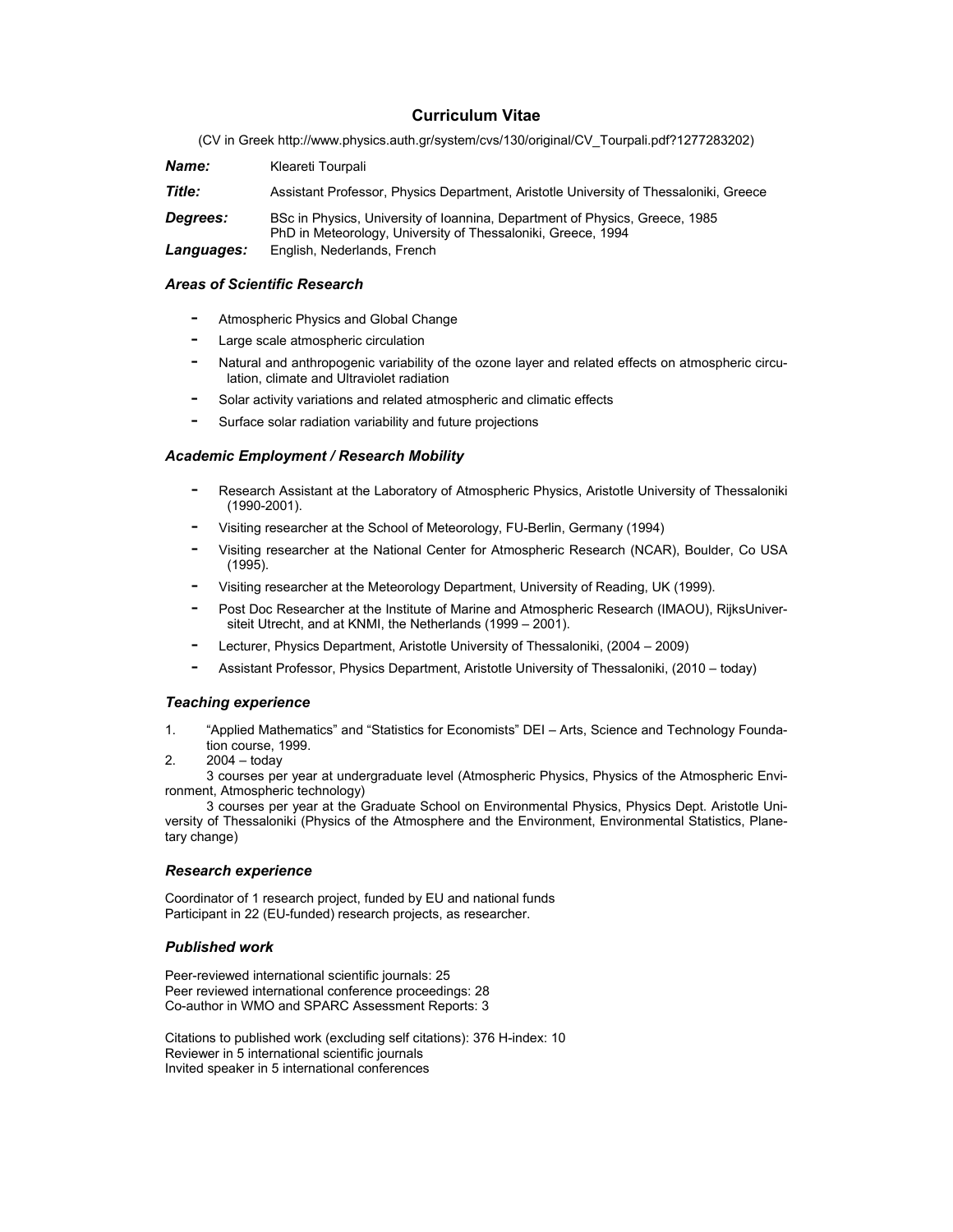#### *Publications in International Scientific Journals*

- **1.** Bais, A.F., C.S. Zerefos, C. Meleti, I. Ziomas, K. Tourpali, "Spectral Measurements od Solar UVB Radiation and its Relations to Total Ozone, SO2, and Clouds", *J. Geophys. Res*., 98(D3), 5199-5204, 1993
- **2.** Bais, A.F., C.S. Zerefos, C. Meleti, I.C. Ziomas, K. Tourpali, V. Karaouza, D.S. Balis, "Variability of Solar UVB Radiation at high and middle latitudes during EASOE 91-92", *Geophysical Research Letters,* 21, 13, 1403-1406, 1994.
- **3.** Bais, A.F., K. Tourpali, C.S. Zerefos, I.C. Ziomas, "Reply to the paper: On the total ozone depletion over Greece derived from satellite flown and ground-based instruments", *Int. J. Remote Sensing*, 15, 16, 3295-3301, 1994.
- **4.** Zerefos, C.S., K. Tourpali, A.F. Bais, "Further studies on a possible volcanic signal to the ozone layer", *J. Geophys. Res.*, 99, D-12, 2541-2546, 1994
- **5.** Bais, A. F., C. S. Zerefos and K. Tourpali, "Solar UV-B Measurements with a Double Monochromator Brewer Spectrophotometer", *Geomagnetism I Aeronomiya* 34 (5), 196-199, 1994.
- **6.** H. van Loon and K. Tourpali, "Antarctic Ozone and Trends in the Troposphere of Southern Hemisphere", *Meteorologica,* 2, 101-108, 1995
- **7.** Zerefos, C. S., K. Tourpali, B. R. Bojkov, D. S. Balis, B. Rognerund and I. S. A Ιsaksen, "Solar Activity - Total Ozone Relationships: Observations and Model Studies with Heterogeneous Chemistry", *J. Geophys. Res.*, vol. 102, D1, 1561-1569, 1997
- **8.** Balis, D. S., K. Tourpali, C. S. Zerefos, C. Meleti, I. C. Ziomas, A. F. Bais, A. Papayianis and A. Paliatsos, "On the daily maximum UV-B doses during the significant ozone deficiencies in the transition seasons of 1992/93", *Advances in Space Research,* 22, 11, 1505-1508, 1998.
- **9.** Tourpali, Κ., X. X. Tie, C. S. Zerefos and G. Brasseur, "Decadal Evolution of Total Ozone Decline: Observation and Model Results", *J. Geophys. Res.*, vol 102, 20, 23,955-23,962, 1997.
- **10.** Zerefos C.S, C. Meleti, D. Balis, K. Tourpali and A.F. Bais "Quasi-biennial and longer-term changes in clear sky UV-B solar irradiance", *Geophysical Research Letters*, 25,23, 4345-4348, 1998.
- **11.** Zerefos C.S, D.S. Balis, C. Meleti, A.F. Bais, K. Tourpali, K. Vanicek, F. Cappellani, U. Kaminski, T. Colombo, R. Stubi, P. Formenti and M.O. Andreae, "Surface UV Solar Irradiance and Total Ozone during the Solar Eclipse of 11 August 1999", *J. Geophys. Res*.,105, 26463-26473, 2000.
- **12.** Zerefos, C. S., D. Balis, M. Tzortziou, A. Bais, K. Tourpali, C. Meleti, G. Bernhard and J. Herman, "A Note on the Interannual Variations of UV-B erythemal doses and solar irradiance from groundbased and satellite observations", *Annales Geophysicae*, 19, 115-120, 2001
- **13.** Forster, P. M. de F. and K. Tourpali, "The effect of tropopause height changes on the calculation of ozone trends and their radiative forcing", *J. Geophys. Res-Atmos.,* 106, 12241-12252, 2001.
- **14.** Zerefos, C. S., K. Tourpali, I.S.A. Isaksen, and C. J. E. Schuurmans, " Long term solar induced variations in total ozone, stratospheric temperatures and the tropopause", *Advances in Space Research*, 27, 12,1943-1948, 2001.
- **15.** Zerefos C.S, D.S. Balis, P. Zanis, C. Meleti, A.F. Bais, K. Tourpali, D. Melas, I. Ziomas, E. Galani, K. Kourtidis, A. Papayannis and Z. Gogosheva, "Changes in surface UV solar irradiance and ozone over the Balkans, during the eclipse of August 11, 1999", *Advances in Space Research,* 27, 12,1955-1963, 2001
- **16.** Tourpali, K., CJE Schuurmans, R. van Dorland, B. Steil, and C. Brühl, "Stratospheric and tropospheric response to enhanced solar UV radiation: A model study", *Geophysical Research Letters,* 30(5), 1231, 2003.
- **17.** Tourpali K, Schuurmans CJE, Van Dorland R, Steil B, Brühl C, Manzini E. Solar Cycle Modulation Of The Arctic Oscillation In A Chemistry-Climate Model, *Geophysical Research Letters*,32 (17): Art. No. L17803 Sep 3 2005
- **18.** Zerefos C., K. Tourpali and D. Balis, Solar activity-ozone relationships in the vertical distribution of ozone, *Int. J. of Rem. Sens.,* 26,16, 3449-3454, 2005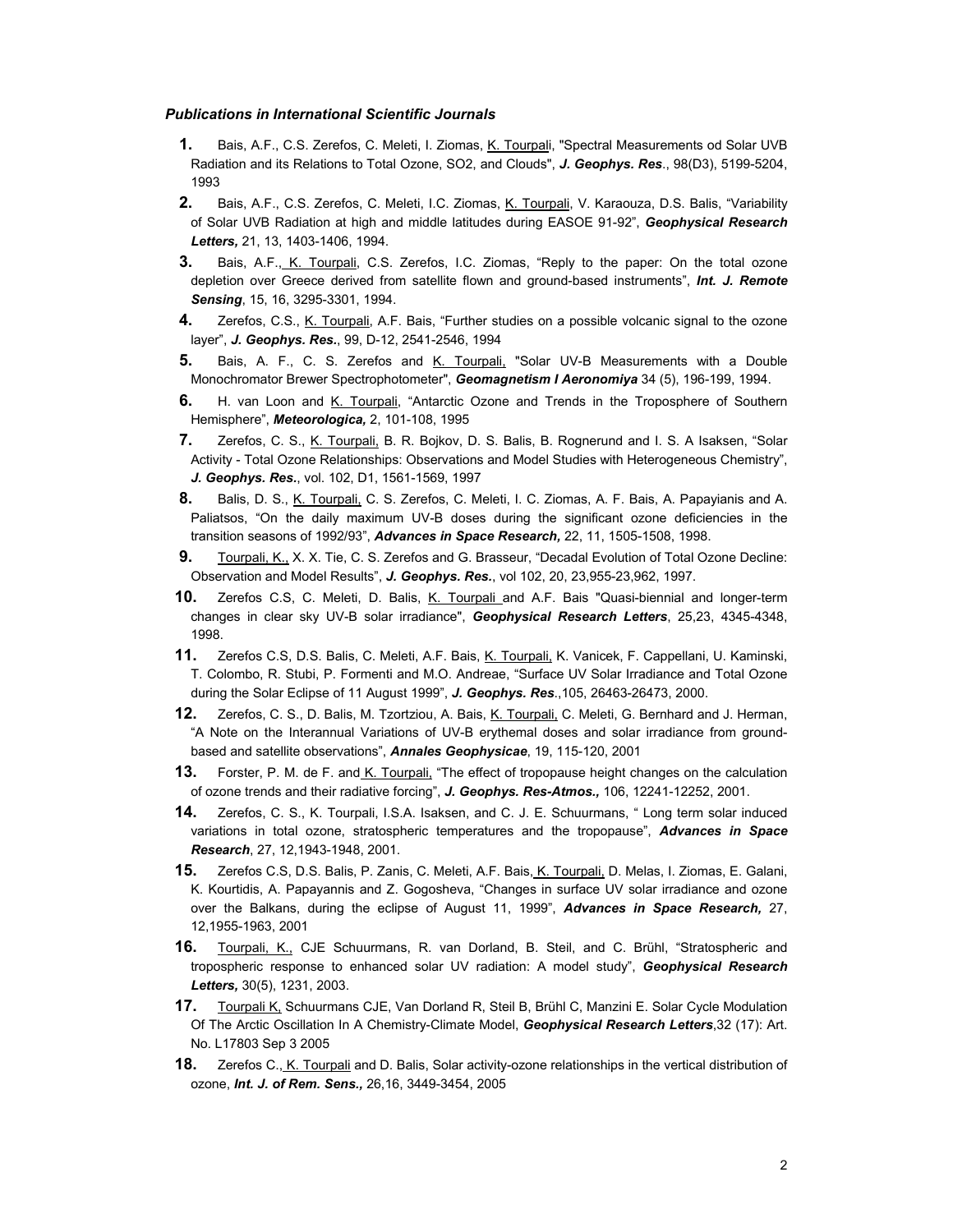- **19.** Zanis P, Maillard E, Staehelin J,. Zerefos C, Kosmidis E, Tourpali K, Wohltmann I On The Turnaround Of Stratospheric Ozone Trends Deduced From The Reevaluated Umkehr Record Of Arosa, Switzerland, *J Geophys Res-Atmos* 111 (D22): Art. No. D22307 Nov 23 2006
- **20.** Tourpali, K., Zerefos CS, Balis, D., AF Bais, The 11-year solar cycle in stratospheric ozone: Comparison between Umkehr and SBUVv8 and effects on surface erythemal irradiance, *J. Geophys Res - Atmos* 112 (12), art. no. D12306, 2007
- **21.** Austin, J., Tourpali,K., Rozanov, E., H. Akiyoshi, S. Bekki, G. Bodeker, C. Bruhl N. Butchart, M. Chipperfield, M. Deushi, V.I. Fomichev, M.A. Giorgetta, L. Gray, K. Kodera, D. Kinnison, E. Manzini, D.Marsh1, K. Matthes, T. Nagashima4, K. Shibata10, R.S. Stolarski, H.Struthers, W. Tian, Coupled chemistry climate model simulations of the solar cycle in ozone and temperature, *J. Geophys Res-Atmos,* 113, D11306, doi:10.1029/2007JD009391, 2008
- **22.** Isaksen, I.S.A., Rognerud, B., Myhre, G., Haigh, J.D., Rumbold, S.T., Shine, K.P., Zerefos C., Tourpali K., Randel, W., Radiative forcing from modelled and observed stratospheric ozone changes due to the 11-year solar cycle *Atmos. Chem. Phys..*, 8 (2), pp. 4353-4371, 2008.
- **23.** Tourpali, K., Bais,A. F., Kazantzidis, A., Zerefos, C.S., Akiyoshi,H., Austin,J., Brühl,C., Butchart,N., Chipperfield,M.P., Dameris, M., Deushi,M., Eyring,V., Giorgetta, M. A., Kinnison, D. E., Mancini, E., Marsh, D. R., Nagashima, T., Pitari, G., Plummer, D. A., Rozanov, E., Shibata, K., and Tian, W.: Clear sky UV simulations in the 21st century based on ozone and temperature projections from Chemistry-Climate Models, *Atmos. Chem. Phys.,* 9, 1165-1172, 2009
- **24.** Balis D, Bojkov R, Tourpali K., and Zerefos, CS, Characteristics of the ozone decline over both hemispheres, *Int. J. of Remote Sensing*, 30, 15-16, 3887-3895 **,** 2009
- **25.** Kazantzidis, A., K. Tourpali, A.F. Bais, Variability of cloud-free ultraviolet dose rates on global scale due to modeled scenarios of future ozone recovery, *Photochem. Photobiol.*,86, 117-121, 2010

#### *Publications in Peer-Reviewed International Conference Proceedings*

- **1.** Bais, A.F., A. Kelessis, I.C. Ziomas, C.S. Zerefos, G. Amanatidis, K. Tourpali, "Six years of regular ozone observations with a Brewer Spectrophotometer at Thessaloniki, Greece", In: Ozone in the Atmosphere, *Proc. Quadr. Ozone Symp., Gottingen* FRG, A. Deepak Pub. 1989, R.D. Bojkov and P. Fabian (Eds), 713-716, 1988.
- **2.** Zerefos, C.S., A.F. Bais, I.C. Ziomas, A. Paliatsos, G. Amanatidis, K. Tourpali, "Review of trends in air pollutants in Greece", *WMO Technical Conference on the Monitoring and Assessment of Changing Composition of the Troposphere,* Sofia, Bulgaria, Special Environmental Report #17, WMO, 724, 47-49, 1989.
- **3.** Ziomas I., Zerefos C., Bais A., Balis D., Meleti C., Tourpali K., DenezakosA.,(1991). "Temporal and spatial variations of air pollution in the valley of Ptolemaida, Greece". *Proc. of the 1st General Conference of the Balkan Physical Union*, September 1991, Thessaloniki.
- **4.** Zerefos C.S, K. Tourpali, C. C. Repapis,(1991) " ENSO Signal in Summer eastern Mediterranean" *Proc. of the 1st General Conference of the Balkan Physical Union*, September 1991, Thessaloniki.
- **5.** Zerefos, C.S., H.T. Mantis, D.S. Balis, A.F. Bais, I.C. Ziomas, C.C. Repapis, K. Tourpali, C. Meleti, P. Tzoumaka, V. Fioletov, V. Khattatov, "The evolution of synoptic ozone anomalies during the European Arctic Stratospheric Ozone Experiment in winter 1991-92", *Proc. Quadr. Ozone Symp., Charlottesville*, Virginia, USA, 1992.
- **6.** Κ. Τουρπάλη, Χ. Ζερεφός, Χ. Ρεπαπής, Τ. Μακρογιάννης, Η Επίδραση της Νότιας Κύµανσης στον Αριθµό ηµερών Ετησία πάνω απο τον Ελλαδικό Χώρο", *2ο Πανελλήνιο Επιστηµονικό Συνέδριο, Μετεωρολογίας, Κλιµατολογίας, Φυσικής της Ατµόσφαιρας,* Θεσσαλονίκη 29-30 Σεπτεµβρίου, 1994.
- **7.** Van Loon, H, K. Tourpali and J. W. Hurrell, 1995: Change in the Annual Cycle on the Southern Hemisphere and its Possible Implication for the Antarctic Ozone in Spring. In *Pr Volume of the Sixth International Meeting on Statistical Climatology,* 19-22 June 1995, Galway, Ireland, pp. 211-214.
- **8.** Zerefos, C.S., K. Tourpali, B. R. Bojkov, D. S. Balis, B. Rognerud and I. S. A. Isaksen, "Total Ozone and Solar Activity", Polar Stratospheric Ozone, *Proc. of the 3d European Arctic Symposium*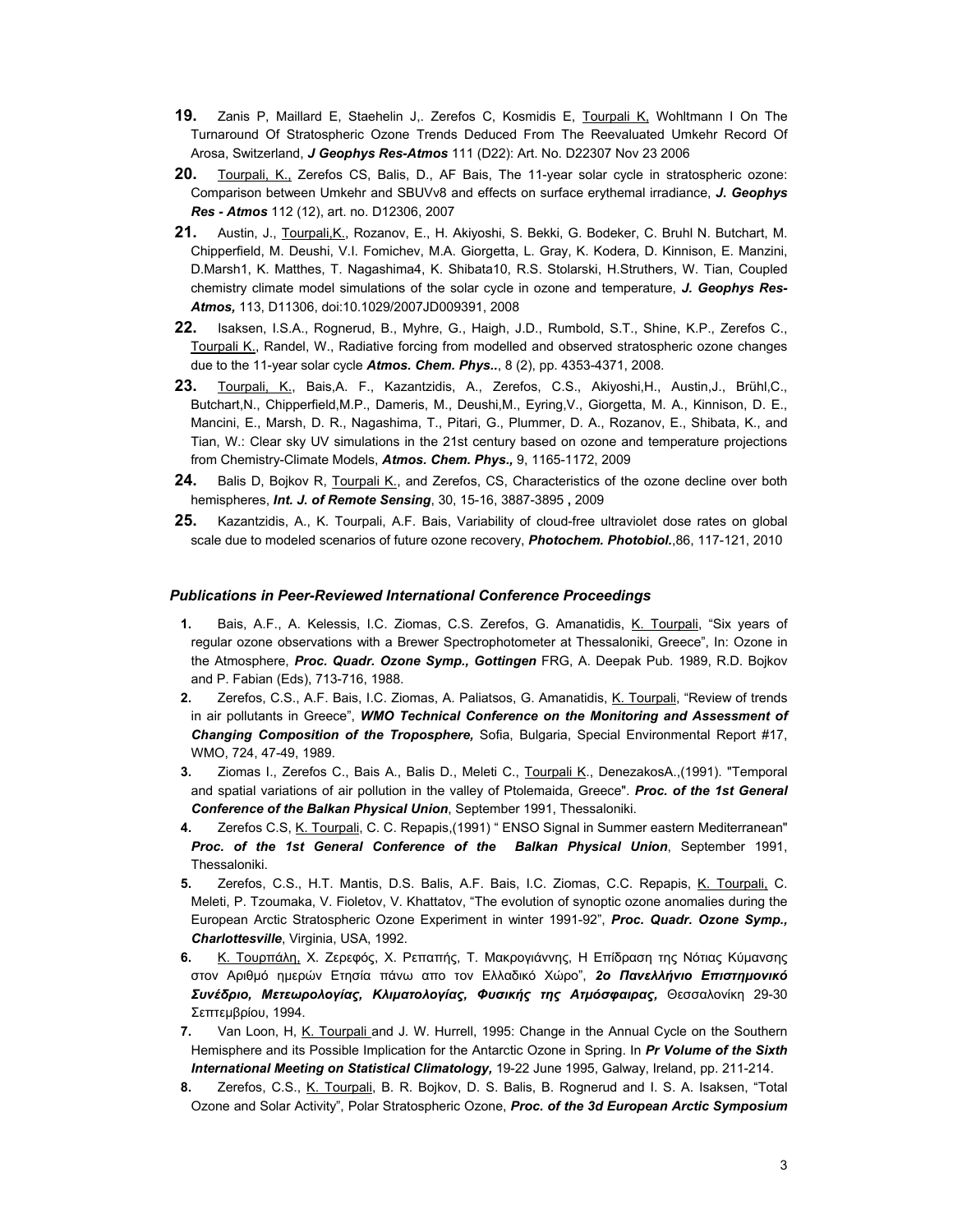*on SESAME, Schliersee,* Air Pollution Research rep. 56, European Commission, J. Pyle, N. Harris and G. Amanatidis eds., 629-632, 1996.

- **9.** Zerefos, C. S. K. Tourpali, A. F. Bais, "Recent Volcanic Signals on the Ozone Layer", *in "The Mt. Pinatubo Eruption Effects on the Atmosphere and Climate",* G. Fiocco and D. Fua eds, NATO-ASI series, vol. I 42, 211-216, Spinger - Verlag Heidelberg, 1996.
- **10.** Zerefos, C.S., K. Tourpali, B. Rognerud, I. S. A. Isaksen, B. R. Bojkov and C. J. E. Schuurmans, "The Solar Output and Total Ozone", *Proc of the XVIII Quadrennial Ozone Symposium,* (eds. R.D. Bojkov and G. Visconti), L' Aquila, Italy, 11-20 September 1996, 279-282, 1998
- **11.** Bojkov R.D., D.S. Balis, C.S. Zerefos and K. Tourpali, "Northern Hemisphere winter-spring ozone changes in 1992-1996", *Proc of the XVIII Quadrennial Ozone Symposium,* (eds. R.D. Bojkov and G. Visconti), L' Aquila, Italy, 11-20 September 1996, 251-254, 1998.
- **12.** Bojkov R.D, D.S. Balis, C.S. Zerefos, K. Tourpali, M. Tzortziou and T. Kadygrova, "An update of ozone changes in the Northern Hemisphere through April 1997", *Fourth European Symposium on Ozone Research,* Schliersee, Bavaria, Germany, September 22-26, (eds N.R.P. Harris, I. L Ikbane-Dawe and G.T. Amanatidis), 185-188, 1998.
- **13.** Zerefos, C.S., K. Tourpali, "The solar output and total ozone", *Proc of the Seminar on Current*  Issues of Astronomical and Planetary Environmental Concern, (N. Spyrou ed.), Thessaloniki, Greece, 5-6 April, 1998.
- **14.** Christiansen, B. T. Berntsen, D. Hauglustaine, I. Isaksen, S. Rosier, K. P. Shine, F. Stordal, K. Tourpali, G. Visconti and C. S. Zerefos, "The Role of Ozone in the Climate System", *Proc. European Climate Science Conference* 19-23 October 1998, Vienna, 1999.
- **15.** Tourpali K., and C. S. Zerefos, "ENSO related ozone anomalies in the vertical and horizontal ozone distribution: The case during the winter spring 1997/1998 event", *Proceedings Of The Academy Of Athens,* Vol. 74, 119-134, 1999
- **16.** Rosier S. M., K. P. Shine and K. Tourpali, "An `Intermediate' General Circulation Model for Ozone Change Studies", *NATO ASI on "Chemistry and Radiation Changes in the Ozone Layer",* C. S. Zerefos et al (eds), 363-371, Kluwer Academic, Netherlands, 2000.
- **17.** Bojkov, R. D., D. Balis, K. Tourpali, B. R. Bojkov, and C. S. Zerefos, " Characteristics of the Ozone Decline during THESEO campaign", *Fifth European Symposium on Ozone Research,* Saint Jean de Luz, France, , September 27, 1999 (eds N.R.P. Harris, M. Guirlet and G.T. Amanatidis), 55- 59, 2000.
- **18.** Godin, S., C. S. Zerefos, E. Kosmidis, K. Tourpali, Cuevas, A. Redondas, D. Guzzi, L. Stefanutti, R. D. Bojkov, J. DeLuisi, I. Petropavlosikh, "Reconstruction of vertical ozone distributions from Umkehr estimates", in *Atmospheric Ozone, Proc. of the Quadr. Ozone Symposium,* July 2000, Sapporo, 69-70, NASDA, 2000.
- **19.** Bojkov, R. D., D. Balis, K. Tourpali, B. R. Bojkov, and C. S. Zerefos, "The winter spring ozone variations in the northern middle and polar latitudes", in *Atmospheric Ozone, Proc. Of the Quadr. Ozone Symposium,* July 2000, Sapporo, 107-109, NASDA, 2000.
- **20.** Zerefos, C. S., D. Balis, M. Tzortziou, A. F. Bais, K. Tourpali, and J. Herman, "Interannual natural fluctuations in erythemal doses at ground level", in *Atmospheric Ozone, Proc. Of the Quadr. Ozone Symposium,* July 2000, Sapporo, 737-739, NASDA, 2000.
- **21.** Tourpali, K., R. van Dorland, C. J. E. Schuurmans, B. Steil, C. Bruhl, "Response of the MA-ECHAM/CHEM model to solar forcing: first results of a fully interactive model study", *Proceedings of the SPARC General Assembly*, November 2000, Mar del Plata, Argentina, 2001.
- **22.** Tourpali, K., R. van Dorland, C. J. E. Schuurmans, B. Steil, C. Bruhl, "A coupled GCM chemical model study of the atmospheric response to solar UV forcing", *Proc of the International Climate Conference 2001,* Utrecht, The Netherlands, 2002.
- **23.** Zerefos C., K. Tourpali, D. Balis and L. Hood, Solar activity-ozone relationships of importance in erythemal irradiance and photolysis rates in the atmosphere, in *Proc of the XX Quadrennial Ozone Symposium,* 1-8 June 2004, Kos, Greece (ed. C. Zerefos), 39-40, 2004
- **24.** Zerefos, C., P. Zanis, E. Kosmidis, and K. Tourpali, Statistical trend analysis of UMKEHR data at selected northern hemisphere stations, *Proc. of the XX Quadrennial Ozone Symposium 1-8 June 2004,* pp. 1211-1212, Kos, Greece, 2004.
- 25. Hood L., B. Soukharev , C. Zerefos , K. Tourpali, The Solar Cycle Variation of Stratospheric Ozone from Satellite Date: Comparisons with Ground-Based Data and Interpretation, *Proc of the XX*